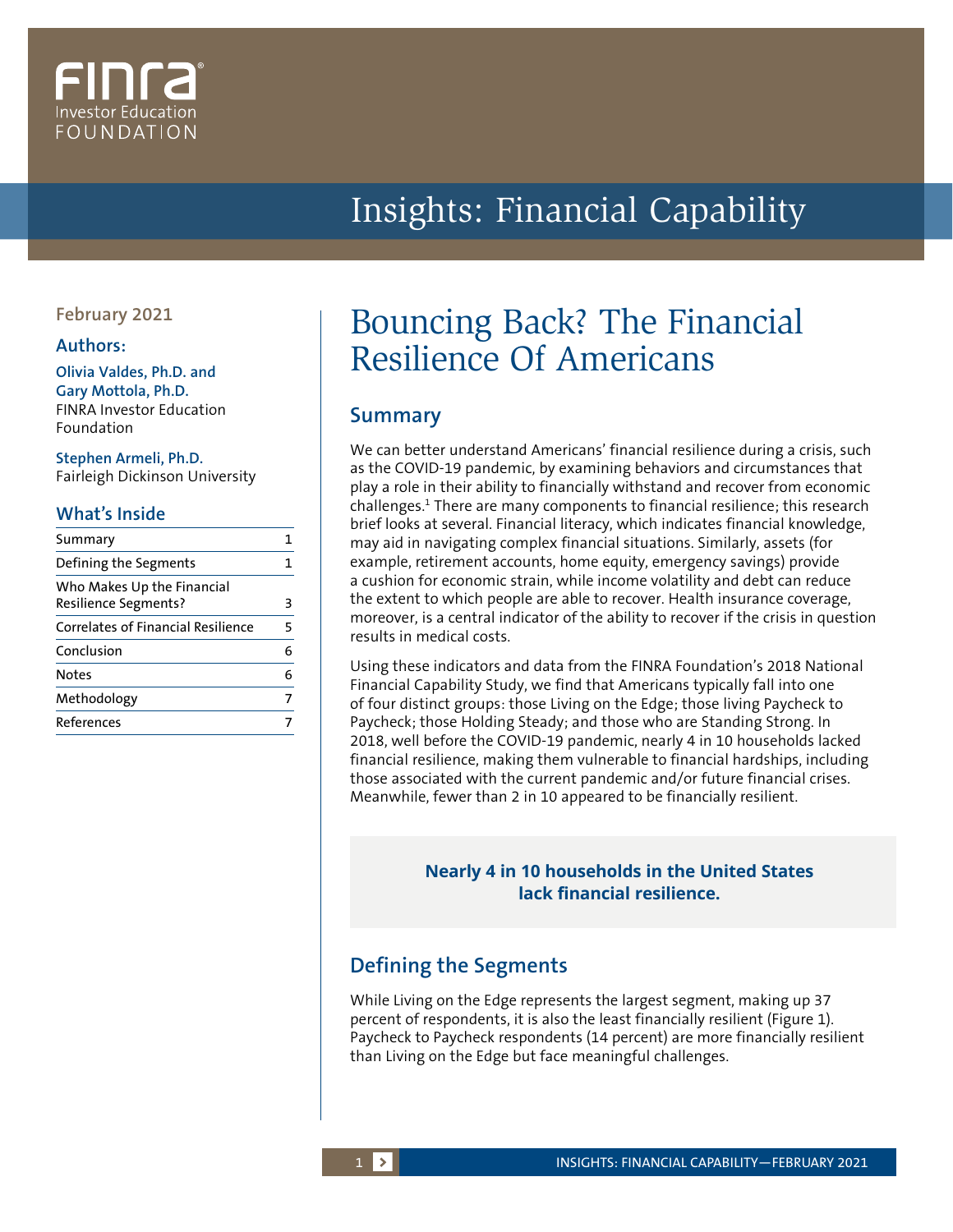Holding Steady is a large segment (34 percent), and while they also face challenges, they have some financial strengths that buoy them. However, their low levels of financial literacy are concerning. As the name implies, Standing Strong (15 percent) respondents are in a very strong financial position and likely most financially resilient.2

Each segment is defined by seven indicators that collectively serve as a proxy for financial resilience. These include: (1) level of financial literacy, (2) income volatility, (3) debt, (4) emergency savings, (5) owning a retirement account, (6) having health insurance, and (7) owning a home. Figure 2 shows how the segments vary according to these indicators, with red indicating a problem, yellow being neutral (neither a problem nor a strength), and green a strength.



| Figure 2. Financial Characteristics of the Segments<br>Resilience Segment |                    |                      |                       |                        |  |  |  |  |  |
|---------------------------------------------------------------------------|--------------------|----------------------|-----------------------|------------------------|--|--|--|--|--|
|                                                                           | Living on the Edge | Paycheck to Paycheck | <b>Holding Steady</b> | <b>Standing Strong</b> |  |  |  |  |  |
| <b>High Financial Literacy</b>                                            | 12%                | 36%                  | 28%                   | 100%                   |  |  |  |  |  |
| Low Income Volatility                                                     | 55%                | 66%                  | 65%                   | 78%                    |  |  |  |  |  |
| Low Debt                                                                  | 60%                | 0%                   | 73%                   | 100%                   |  |  |  |  |  |
| Has Emergency Savings                                                     | 16%                | 0%                   | 83%                   | 100%                   |  |  |  |  |  |
| Own a Retirement Account                                                  | 11%                | 84%                  | 88%                   | 100%                   |  |  |  |  |  |
| Own Their Home                                                            | 19%                | 65%                  | 77%                   | 100%                   |  |  |  |  |  |
| Has Health Insurance                                                      | 69%                | 100%                 | 95%                   | 100%                   |  |  |  |  |  |
|                                                                           |                    |                      |                       |                        |  |  |  |  |  |
|                                                                           | 0%                 | 100%                 |                       |                        |  |  |  |  |  |

**Living on the Edge.** The largest portion of respondents fall into the Living on the Edge segment. Those in this group are characterized by low levels of financial knowledge and few assets. Few have emergency savings. Their households tend to lack a purchased home or a retirement savings account, leaving them with few assets to tap in an emergency. In addition, renters typically can be evicted for not making rent payments much more quickly than homeowners can be for not making mortgage payments, which further erodes the financial resilience of this segment. Nearly a third report having no health insurance, the lowest enrollment of any group.

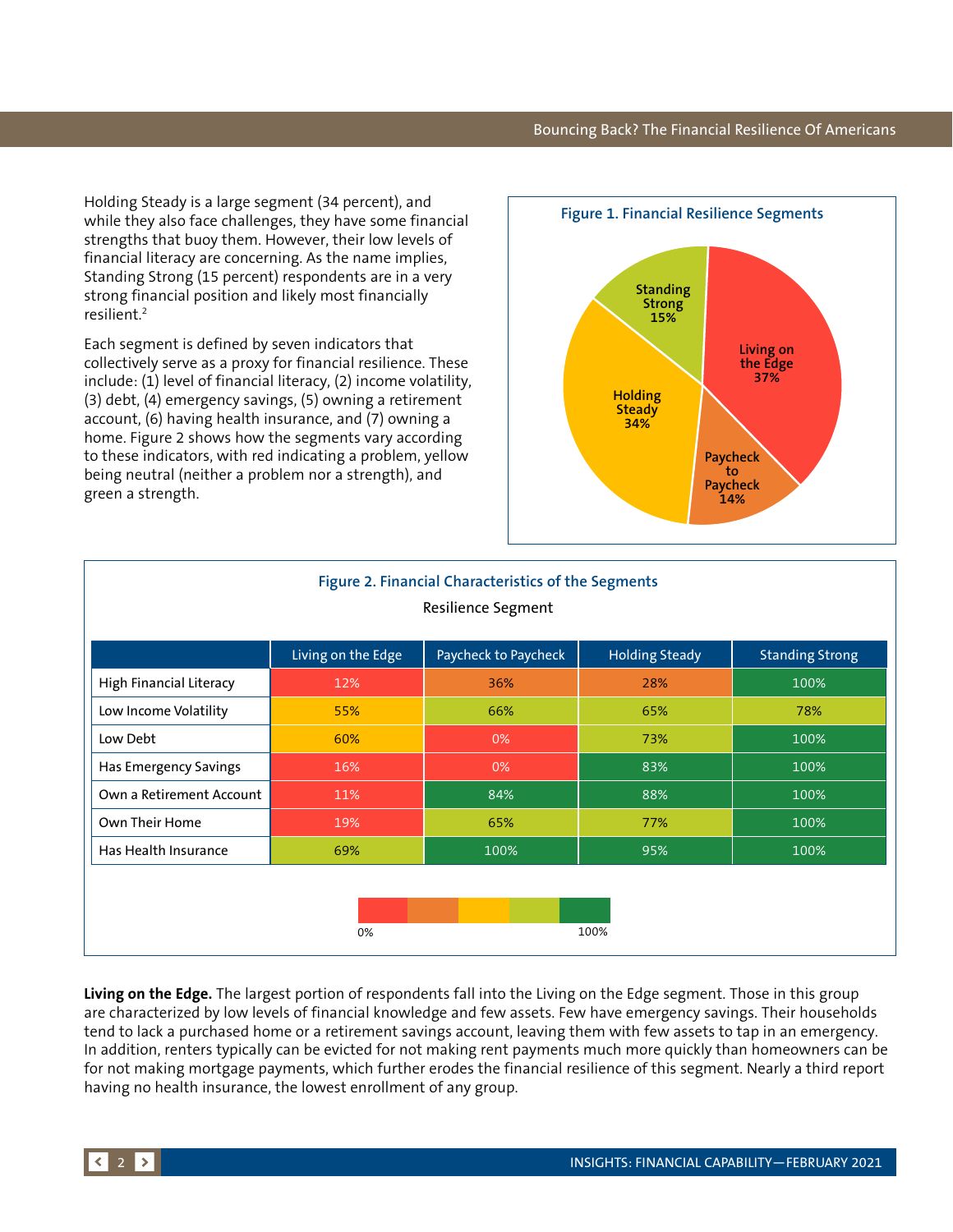<span id="page-2-0"></span>**Paycheck to Paycheck.** Those classified as living Paycheck to Paycheck are characterized by a moderate-to-low level of financial knowledge, but high debt and no emergency savings. A moderate number of these households have financial assets like a retirement account or a purchased home. All respondents in this group report having health insurance.

**Holding Steady.** A third of respondents fall into the Holding Steady segment. These households tend to have stable incomes. A moderate number have retirement savings and a majority have a purchased home. Most respondents report having emergency savings, low debt and health insurance. Despite having some financial stability, those in the Holding Steady segment have surprisingly low levels of financial literacy. A vast majority, though not all, reported having health insurance.

**Standing Strong.** Respondents who fall into the Standing Strong segment are characterized by high financial literacy and excellent finances. They report having little debt and emergency savings. Their households had experienced relatively low income volatility and have a retirement account and a home. All respondents report having health insurance.

## **Who Makes Up the Financial Resilience Segments?**

| Figure 3. Demographics by Segment |                    |                         |                       |                        |                          |  |  |  |
|-----------------------------------|--------------------|-------------------------|-----------------------|------------------------|--------------------------|--|--|--|
|                                   | Living on the Edge | Paycheck to<br>Paycheck | <b>Holding Steady</b> | <b>Standing Strong</b> | U.S. Adult<br>Population |  |  |  |
| <b>Sample Size</b>                | 1,665              | 783                     | 1,706                 | 846                    | 27,091                   |  |  |  |
| Mean Age                          | 40                 | 46                      | 48                    | 59                     | 47                       |  |  |  |
| Percent                           |                    |                         |                       |                        |                          |  |  |  |
| Female                            | 55%                | 58%                     | 47%                   | 39%                    | 51%                      |  |  |  |
| Household Income <\$50K           | 81%                | 43%                     | 35%                   | 14%                    | 49%                      |  |  |  |
| Married                           | 31%                | 59%                     | 59%                   | 76%                    | 51%                      |  |  |  |
| Dependents                        | 35%                | 48%                     | 37%                   | 22%                    | 36%                      |  |  |  |
| Unemployed                        | 11%                | 3%                      | 2%                    | 0%                     | 5%                       |  |  |  |
| College Degree                    | 15%                | 33%                     | 36%                   | 52%                    | 29%                      |  |  |  |

There are notable sociodemographic differences in the composition of the financial resilience segments. For example, Figure 3 shows that income, education, age and marital status sharply differ across segments, while we see moderate differences by gender.

**Living on the Edge.** Those classified as Living on the Edge tend to be younger (average age = 40 years) and less likely to be married (31 percent) than those in other segments. Most are female (55 percent), and 35 percent have dependents. They generally report lower incomes; 81 percent of their households make less than \$50,000 a year. An overwhelming majority lack a college degree (85 percent). More than 1 in 10 report being unemployed.

**Paycheck to Paycheck.** Nearly 3 out of 5 in the Paycheck to Paycheck group are female (58 percent), and 59 percent are married. Respondents have an average age of 46, and 48 percent report having dependents. They report moderate incomes, with 57 percent of households earning an annual income over \$50,000. A third of respondents hold a college degree. Only 3 percent report being unemployed.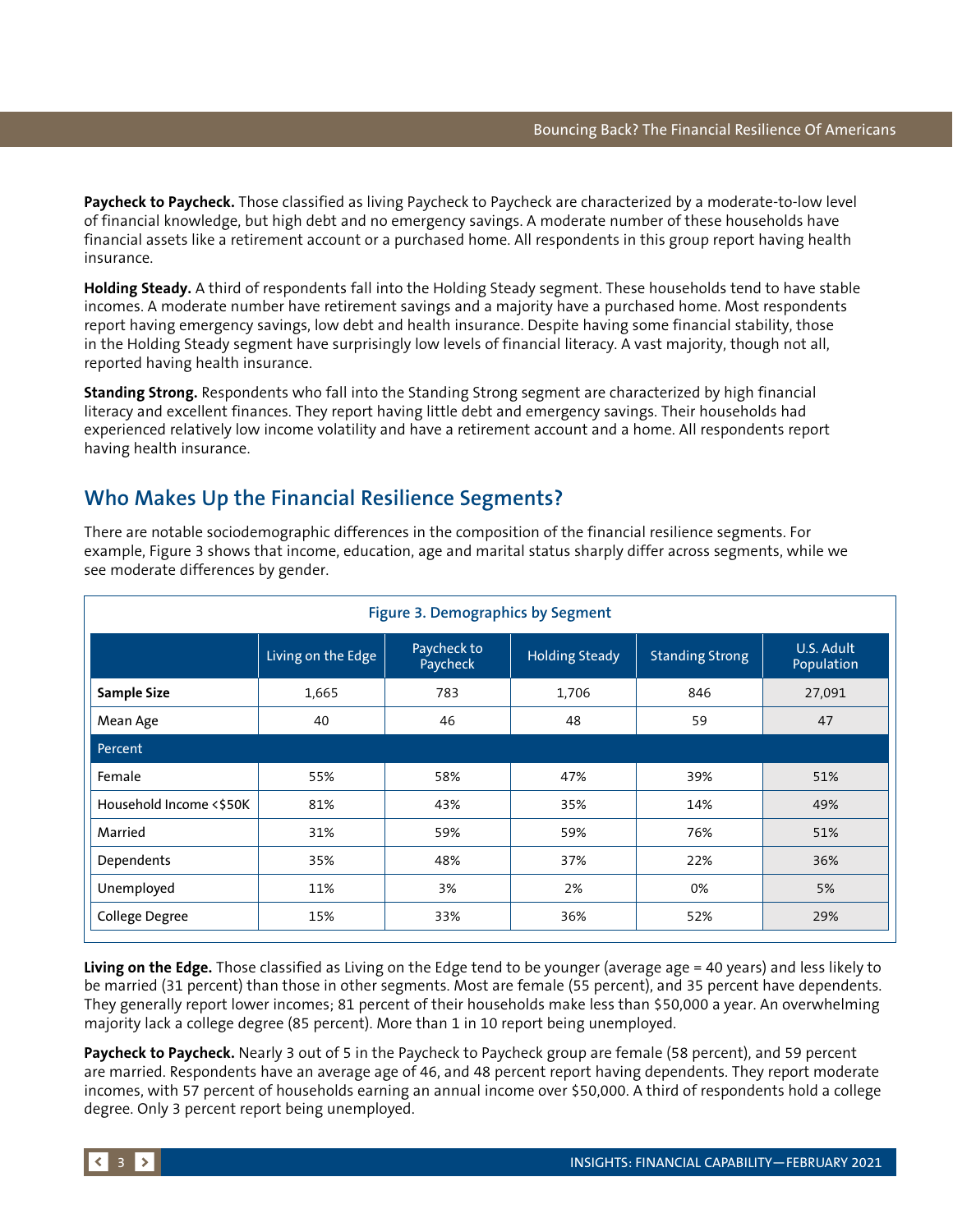**Holding Steady.** Just under half of those in the Holding Steady group are female (47 percent), and most are married (59 percent). Nearly 2 in 5 report having a dependent. Their incomes are relatively high, with 65 percent of their households earning over \$50,000 annually. Thirty-six percent hold a college degree. Only 2 percent report being unemployed.

**Standing Strong.** The Standing Strong group is largely male; only 39 percent identify as female. Respondents also tend to be older (average age = 59 years) and married (76 percent). Merely 1 in 5 report having a dependent. Group members fare well economically and are highly educated; an overwhelming majority of households make over \$50,000 a year (86 percent). Over half of respondents have at least a college degree.

#### **Respondents in the segments with the lowest financial resilience tend to be young, female and without a college degree.**

#### **Racial and Ethnic Breakdown of the Segments**

There are concerning differences in the racial makeup of the segments (*see* Figure 3). The least financially resilient segment, Living on the Edge, has the most diverse racial and ethnic makeup. Nearly half of respondents identify as a minority (22 percent Hispanic, 16 percent African American, 6 percent Asian American). In contrast, the composition of the Standing Strong group is largely homogenous, composed mainly of white persons (82 percent). There are generally similar racial and ethnic compositions for the Paycheck to Paycheck and the Holding Steady segments. Respectively, white persons make up 65 and 66 percent, African Americans make up 3 and 7 percent, and Hispanics make up 17 and 14 percent. To put this in perspective, white respondents are 58 percent more likely to be in the highest financial resilience segment (82 percent) than the lowest (52 percent).

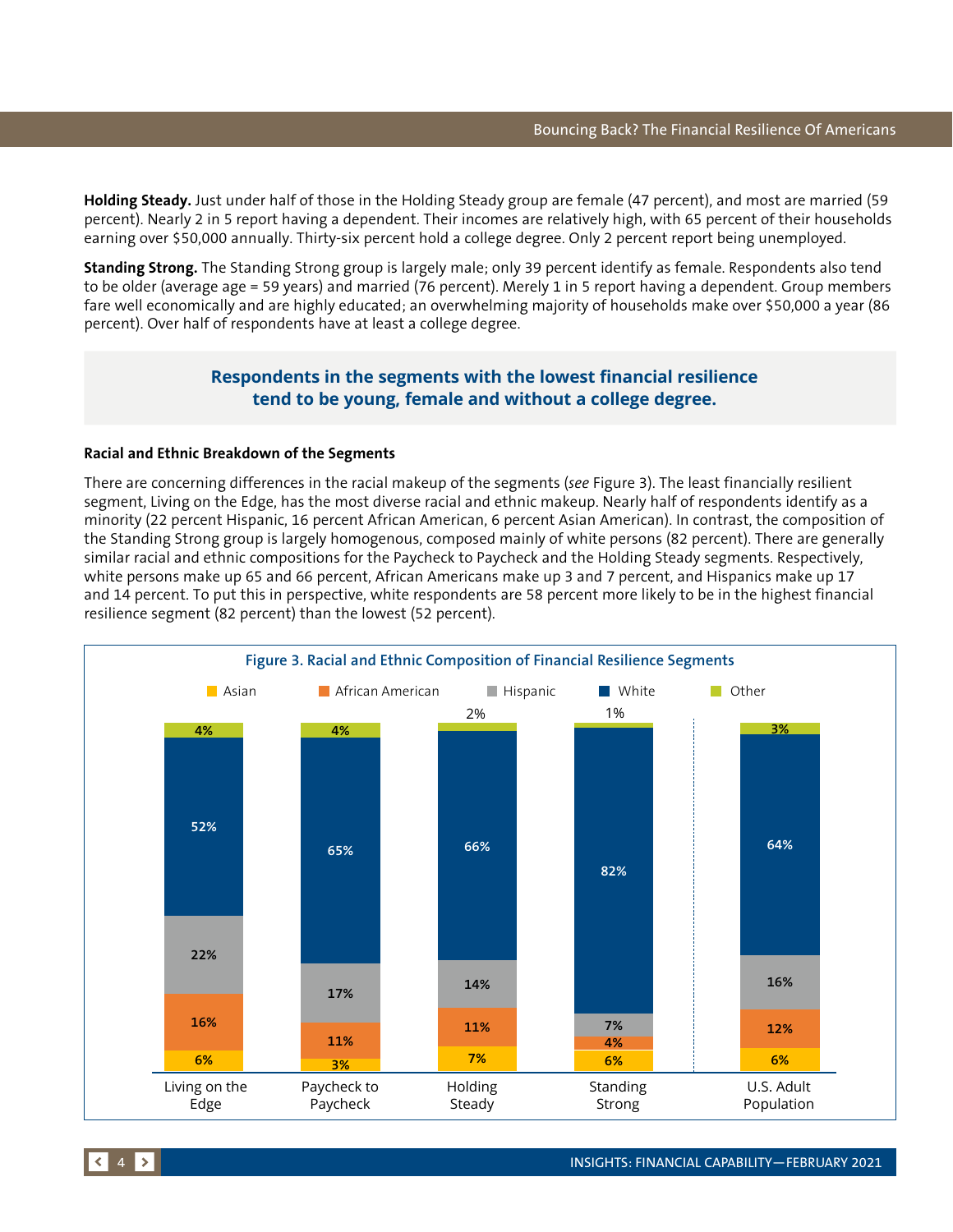### **White respondents are 58 percent more likely to be in the highest financial resilience segment than the lowest.**

## <span id="page-4-0"></span>**Correlates of Financial Resilience**

Beyond the proxies we used for financial resilience, the segments differ on other dimensions, in particular financial anxiety, medical debt, student loan debt, self-reported credit ratings and presence of a disability. Financial anxiety refers to a physiological syndrome which presents itself when individuals have unhealthy attitudes pertaining to their personal finances (for example., negative or stressed reactions to thinking about finances, engaging with personal finances or administering their personal finance situation).3

**Living on Edge.** A majority of respondents in this group report high levels of financial anxiety (64 percent). A third report above average credit. They have moderate levels of debt, both in terms of student loans (27 percent) and medical expenses (28 percent). Twenty-seven percent report having failed to visit a doctor to address an existing medical problem due to cost concerns. Eleven percent report being disabled (that is, permanently sick, disabled or unable to work), potentially explaining the moderate levels of medical debt.



3. *See* Shapiro, G & Burchell, B. (2012). Measuring Financial Anxiety. Journal of Neuroscience Psychology and Economics, 5(2): 92-103.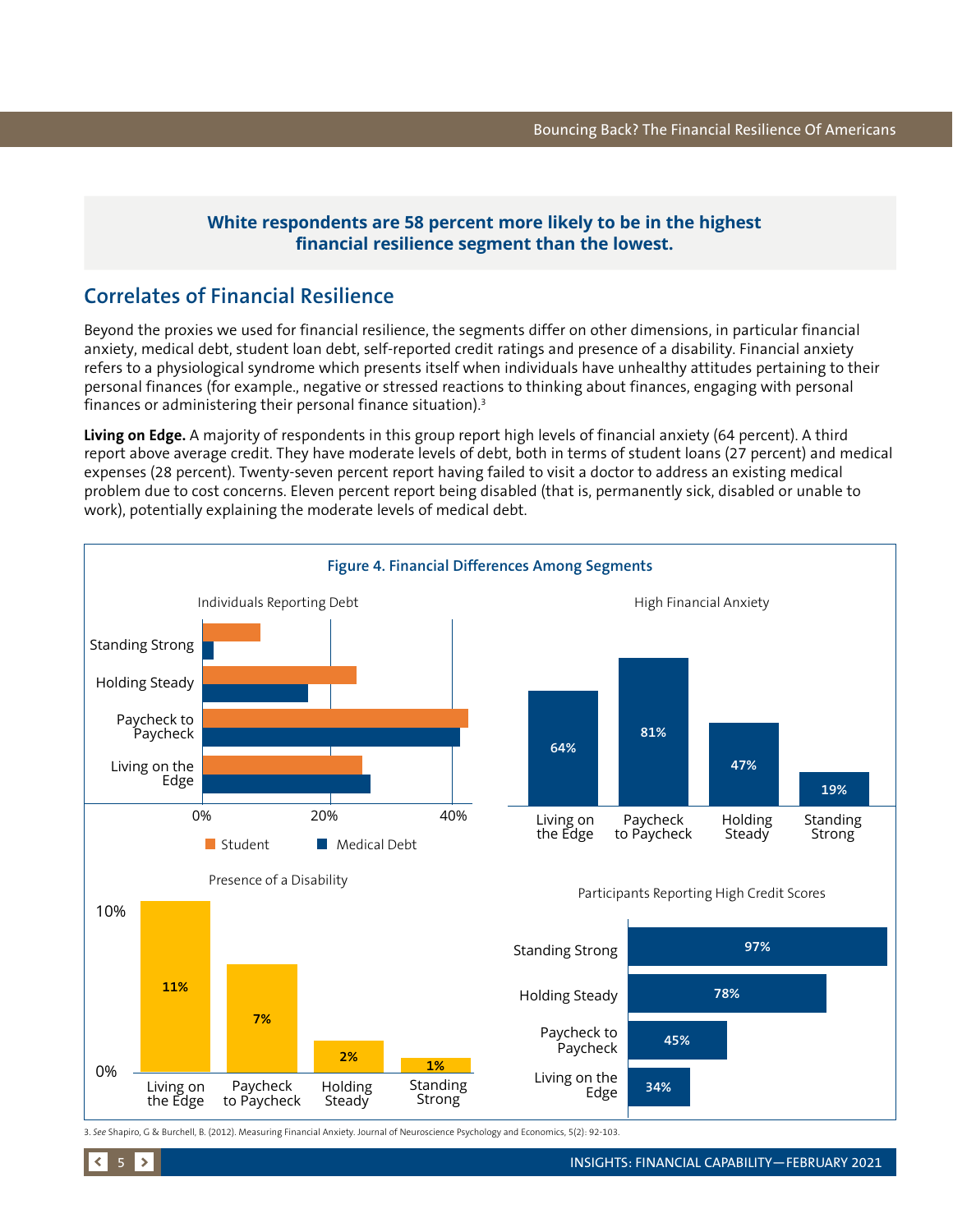<span id="page-5-0"></span>**Paycheck to Paycheck.** While not the least financially resilient, respondents in the Paycheck to Paycheck cohort report the most financial anxiety (81 percent), perhaps because nearly half have dependents (the highest rate of all the segments). Over two-fifths of respondents report having student loans (43 percent) and, similarly, over two-fifths report having medical debt (42 percent). Given the cost, 30 percent report choosing not to have visited a doctor despite having a medical issue. In this segment, too, a sizeable minority (7 percent) report a disability, possibly leading to increased medical and cost of living expenses. A little over half of the segment rate their credit as above average.

**Holding Steady.** Respondents in this classification are financially solid in some areas. Most report low levels of financial anxiety (53 percent) and rate their credit as above average (78 percent). While some have student loans (26 percent), fewer than one in five report having medical debt (18 percent). However, some face healthcare challenges; 18 percent report not having gone to the doctor while experiencing a medical issue due to its cost. Although those in this segment demonstrate low financial literacy, an overwhelming majority (79 percent) rate their own financial literacy as high. This discrepancy may indicate overconfidence, which is linked to a host of problematic financial behaviors.

**Standing Strong.** The Standing Strong group report the highest level of financial stability. They have little debt stemming from either student loans (10 percent) or medical expenses (2 percent). Nearly all respondents rate their credit as above average (97 percent), and relatively few report high levels of financial anxiety (19 percent). Unsurprisingly, very few report having avoided visiting a physician while experiencing a medical issue because of cost (4 percent).

## **Conclusion**

The challenges Americans face today can lead to lasting financial consequences, particularly for those least able to rebound economically. Using data from the FINRA Foundation's 2018 National Financial Capability Study, our research identifies four discrete segments of the population, each with varying degrees of financial resilience. Proxies of financial resilience included financial assets, debt and health insurance. Ordered from least to most financially resilient, the following segments emerged: Living on the Edge, Paycheck to Paycheck, Holding Steady and Standing Strong.

Upon examining the group compositions, our findings identify concerning patterns of resilience (or lack of resilience) in the population. The largest portion of Americans (37 percent) falls into the most financially vulnerable category. People of color, low-income individuals and individuals with comparatively low educational attainment make up a substantial portion of this segment. Using our proxies, we estimate that this group of Americans faces the most challenges in response to financial strains.

The group most likely to rebound from economic hardships, by contrast, represents a small portion of the population (15 percent) and differs substantially in terms of sociodemographic characteristics. Those most resilient tend to be more educated, have higher income, and be male and white. While these findings raise concerns, understanding who is able (and unable) to bounce back from an economic downturn can shape a framework for targeting and improving the financial capability of the population segments most in need.

## **Notes**

The authors would like to thank Christine Kieffer, Robert Ganem and Gerri Walsh for helpful comments. The opinions provided herein are those of the authors and do not reflect the views of FINRA, the FINRA Investor Education Foundation, or any organizations with which the authors are affiliated. A special thanks to Elizabeth Kessler and Donna Hemans for designing and editing this brief.

## **Methodology**

This research brief used data from the FINRA Foundation's 2018 National Financial Capability Study. The sample consisted of 27,091 adults (18+) across the U.S., with approximately 500 respondents per state, plus the District of Columbia. Respondents were drawn using non-probability quota sampling from established online panels consisting of millions of individuals who have been recruited to join, and who are offered incentives in exchange for participating in online surveys. These panels use industry-standard techniques to verify the